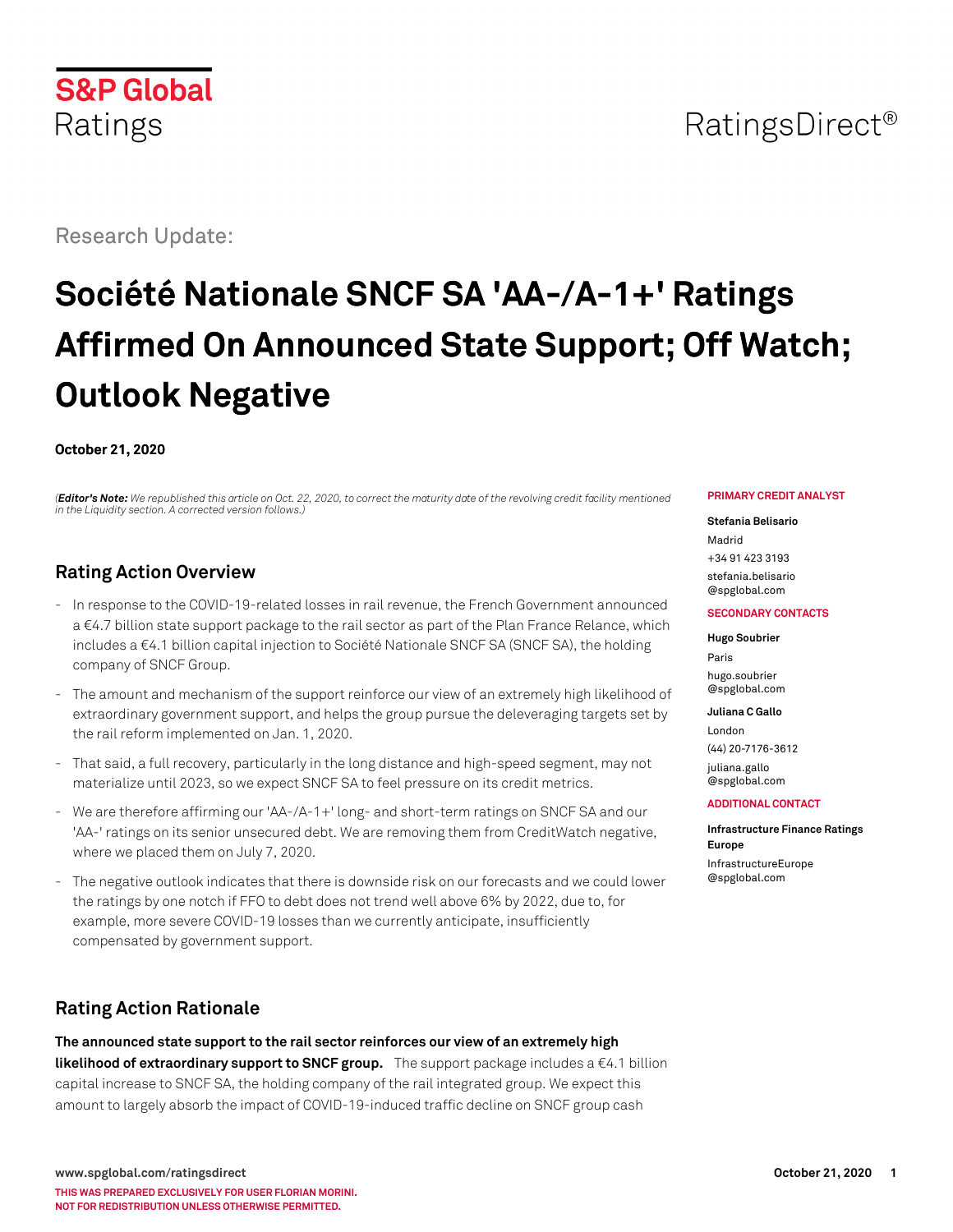flows, enabling the group to continue pursuing the deleveraging path envisaged by the rail reform. We also see the support provided to SNCF as an indication of the group's important role in achieving the environmental objectives set by the French government.

**The proceeds of the capital injection will be transferred to the subsidiary SNCF Réseau and, in our view, the support benefits the entire group.** The support is notably important to SNCF Réseau since it has structurally negative cash flows and relies entirely on funding by the holding company to cover its liquidity needs. There is no requirement of approval under the European Commission's state aid rule because it is the sole manager of the rail infrastructure network and is not exposed to competition.

**The support package continues the tone set by the June 2018 rail reform.** The reform requires the group to achieve break-even free cash flow generation by 2022 and implement a deleveraging path that is now targeting by 2023 financial leverage of 6x, under SNCF metric calculations. Furthermore, SNCF Réseau--which had a €51.9 billion debt outstanding as of end-2019--will not issue additional external debt after June 30, 2020 as per the reform. We also expect the support to largely compensate SNCF Réseau for the lack of distributions by the rail operator of the group, SNCF Voyageurs, due to the pandemic, which are normally upstreamed to support investment on the rail network.

**Downside risks stemming from the pandemic may persist and continue to weigh on the group's credit metrics.** We see potential for authorities to renew the mobility restrictions in France and implement localized lockdowns. This could lead to harsher traffic decline and slow recovery beyond our previous projections, particularly on the long distance and high-speed rail segment. (For more details, see "European Rail Operators Are On A Slow Train To Recovery," published Oct. 22, 2020.) We have therefore revised our revenues forecasts, particularly on Voyages SNCF, which has been the most severely hit by the traffic decline. In the first half 2020, Voyages SNCF's revenue dropped 59% compared with the same period last year. We assume a 40%-45% revenue contraction in 2020, versus our previous estimate of a 30%-35% decrease in this segment. We now anticipate revenue from long-distance, high-speed, and international traffic could bounce back to 2019 levels in 2023 at the earliest. This is mitigated by regional services, where about two-thirds of revenues are unaffected by traffic decline, and by Geodis logistic activities and Keolis local transportation business, which have proved more resilient than we anticipated (revenue contractions of 11% and 1%, respectively, in the first half 2020, versus negative 20% under our previous forecasts). Given the group's largely fixed cost base, we anticipate SNCF SA's reported EBITDA could remain suppressed at 35%-40% below the 2019 level in 2021 and the full recovery to pre-pandemic levels could stretch to 2023, alongside revenues, compared with 2022 previously expected.

#### **Metrics are tight and may weaken further over the next few years if recovery takes longer than we expect and the setbacks during that time are not sufficiently compensated by state**

support. Our stand-alone credit profile (SACP) on SNCF SA remains unchanged at 'bbb-'. This is based on our expectation that funds from operations (FFO) to debt will significantly strengthen, reaching 9% from 2022 onwards, and the financial leverage of the group will reduce, on the back of €10 billion additional debt relief in 2022 and €4.1 billion recently announced capital injection. We consider credit metrics in 2021 and particularly 2022 to be more representative of the group's future credit quality. This is because they incorporate the large debt-relief measures the French government approved as part of its rail reform: €25 billion on Jan. 1, 2020, and €10 billion on Jan. 1, 2022. Nevertheless, we still see downside risk on our forecasts. We will continue to closely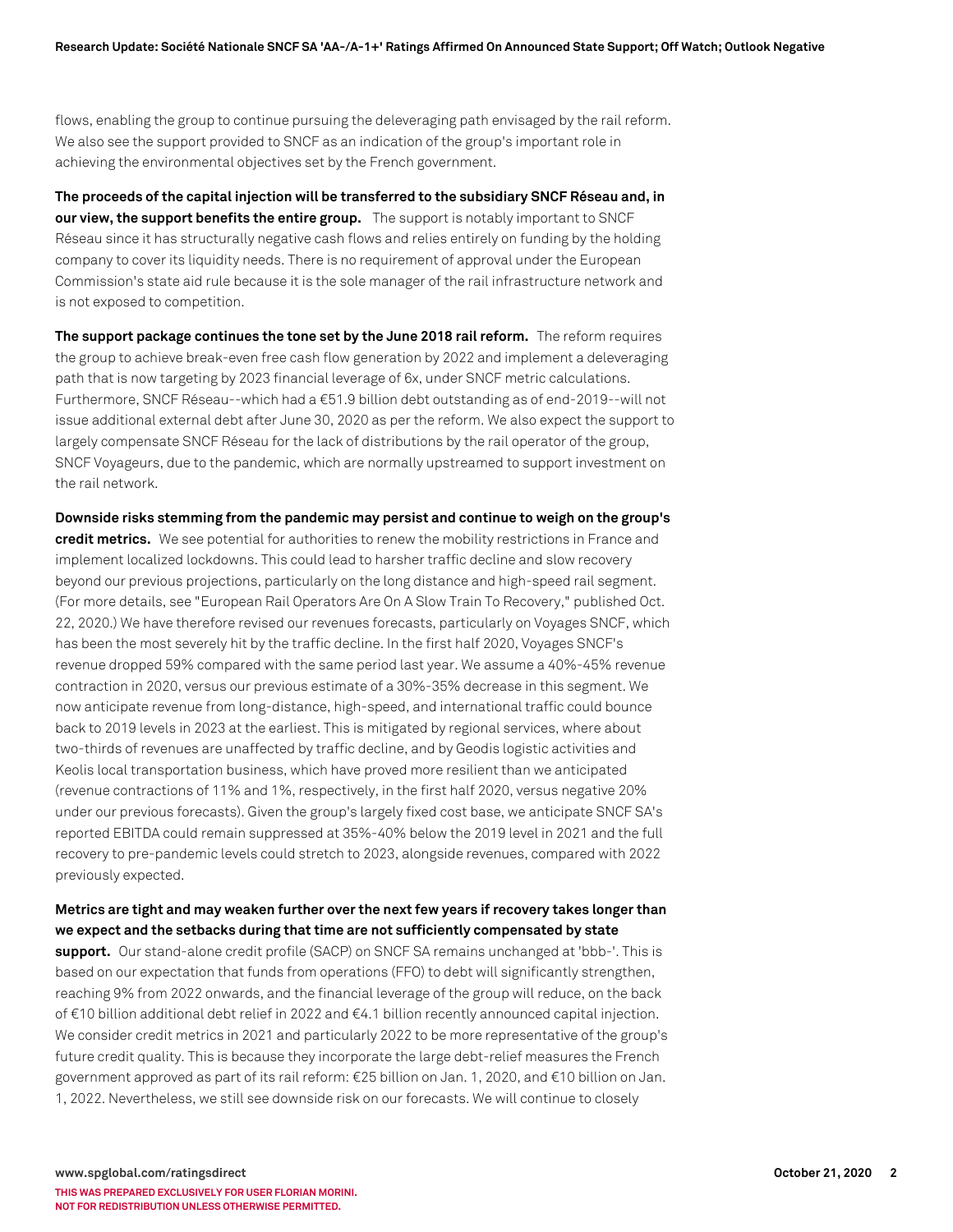monitor how the pace of recovery and cash flow generation affect the trend in ratios remaining commensurate with an investment grade SACP. This would hinge on S&P Global Ratings-adjusted debt to EBITDA trending to 6x-7x in 2022-2023 from 12x in 2019, and FFO to debt moving to 9.0% by 2022 from 4.4% in 2019.

#### **Outlook**

The negative outlook reflects the uncertain pace, timing, and shape of rail passenger recovery over the next months. Despite the approved government support, the group's creditworthiness may hurt if mobility restrictions, consumer attitudes, and the economic backdrop amid COVID-19 fallout continue to delay passenger recovery. Our ratings take into account the recent approved €4.1 billion support from the state to the group to compensate part of its COVID-19-related losses.

#### **Downside scenario**

We could lower the rating to 'A+' if, absent any revision of the extraordinary likelihood of extraordinary government support, the group cannot withstand COVID-19 impacts, leading to a deterioration of its SACP by two notches to 'bb'. This could materialize, for example, if the group cannot maintain FFO to debt well above 6% by 2022.

We could also lower the ratings by one notch to 'A+' if we were to lower the sovereign rating on France to 'AA-'.

Finally, we could revise down the SACP by one notch if the group is not able to strengthen its FFO to debt trending above 9% by 2022. This would not prompt us to lower the rating on the group, however.

#### **Upside scenario**

We could revise the outlook to stable if the operating environment normalized after the effects of the pandemic subside and we have greater clarity on the economic and traffic recovery prospects. In addition, an outlook revision to stable would depend on SNCF SA sustaining an adjusted FFO-to-debt ratio above 6%.

We would raise the rating on SNCF SA if we raised the rating on France. If neither the sovereign rating nor our assessment of the likelihood of extraordinary support changes, a one notch upgrade would need hinge on the group's SACP strengthening to 'a+' (five notches higher than the current level). We currently see this as highly unlikely.

#### **Company Description**

SNCF SA is the holding company of French integrated rail and transportation services SNCF Group. Fully owned by the French government, the group is France's incumbent provider of passenger rail services through its 100%-owned subsidiary SNCF Voyageur (29% of total gross profit in 2019), and the monopolistic rail infrastructure and train station manager in France through its 100%-owned subsidiary SNCF Réseau (36% of total gross profit in 2019, including its subsidiary Gares&Connexions). The company also owns rail freight, logistics, and mass-transit transportation activities, respectively through Geodis, SNCF Fret, logistic subsidiaries (17% of total gross profit) and Keolis (11% of gross profit).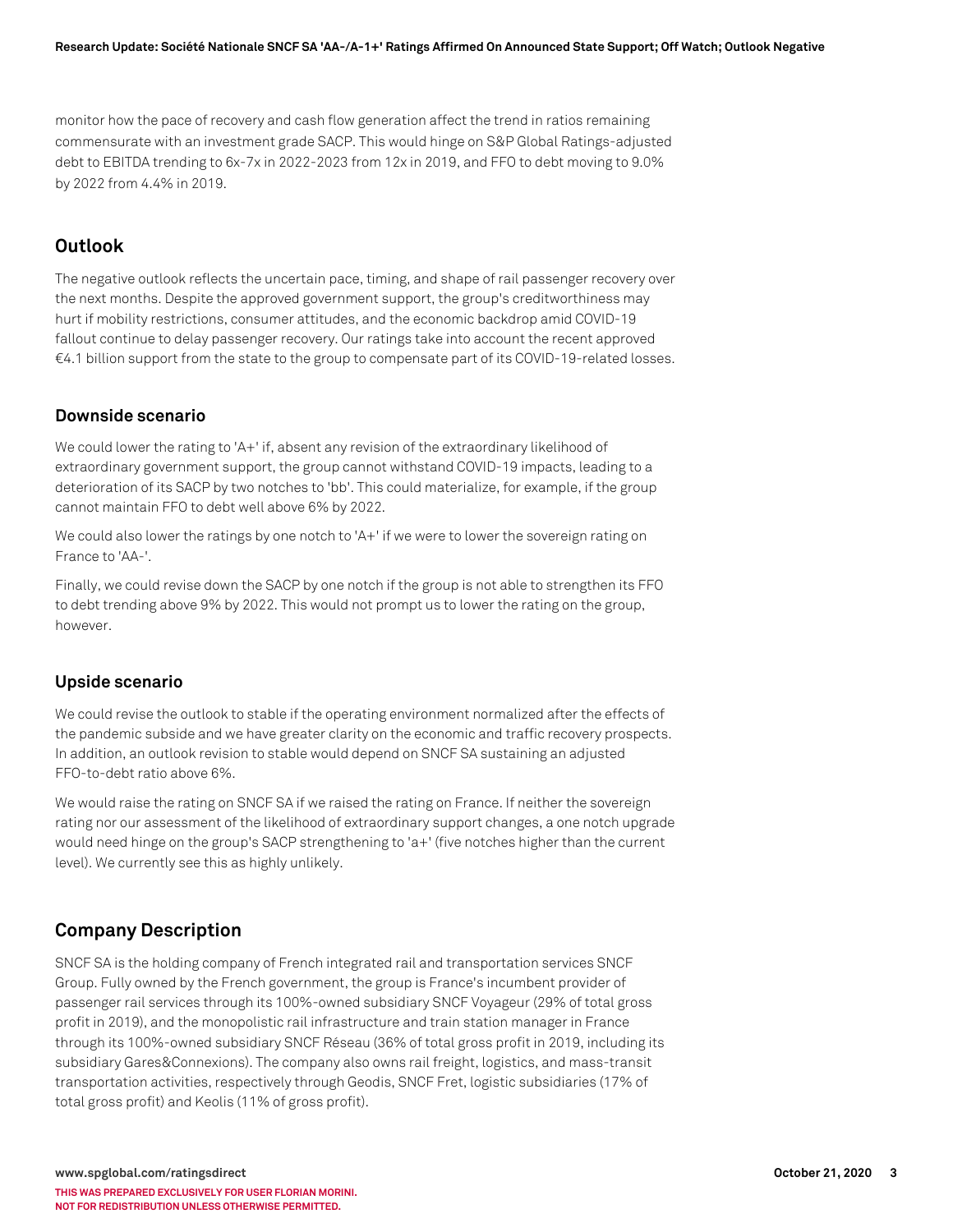### **Liquidity**

We assess SNCF SA's liquidity as adequate, based on our expectation that sources will cover uses by more than 1.2x over the 12 months to June 30, 2021. In our view, given its key role and strong links with the French government, the group benefits from a high standing in credit markets, solid relationships with banks, and ability to swiftly access emergency central government funding in the event of difficult market access.

We estimate the following liquidity sources for the 12 months to June 30, 2021:

- About €8 billion of unrestricted cash and cash equivalents, reflecting the proceeds of about €4 billion bond issuances completed in 2020 so far;
- An undrawn revolving credit facility of €3.5 billion, committed until 2024, and about €400 million-€500 million of other committed lines;
- Expected capital injection from the government under the Plan France Relance to cover COVID-19-related losses;
- The state's contribution of about €2.2 billion-€2.3 billion to cover debt service under a €25 billion debt-relief mechanism in place since Jan. 1, 2020.

We estimate the following liquidity uses over the same period:

- Debt maturities of about €4.5 billion-€4.6 billion;
- Capex of about  $\epsilon$ 4.0 billion- $\epsilon$ 4.5 billion, net of investment grants;
- Negative FFO of about €600 million;
- Working capital of €150 million-€200 million; and
- No dividend distributions because of expected losses on rail passenger business.

#### **Covenants**

SNCF SA doesn't have any financial covenant in its financial documentation. Nevertheless, some subsidiaries, such as Keolis and Eurostar, have external debt that includes certain financial covenants. We do not anticipate an acceleration of such debt and estimate that SNCF SA has sufficient liquidity if needed.

#### **Issue Ratings--Subordination Risk Analysis**

#### **Capital structure**

SNCF SA is the holding company of SNCF group and the sole issuer for the group after June 2020. Its total external consolidated debt (about €68 billion as of Dec. 31, 2019) notably includes SNCF Réseau's large external debt of about €54 billion, which benefits from €25 billion of debt relief on Jan. 1, 2020, and €10 billion on Jan. 1, 2022. Other subsidiaries have limited external debt (about €2.8 billion), including Keolis, logistic companies, and Eurostar.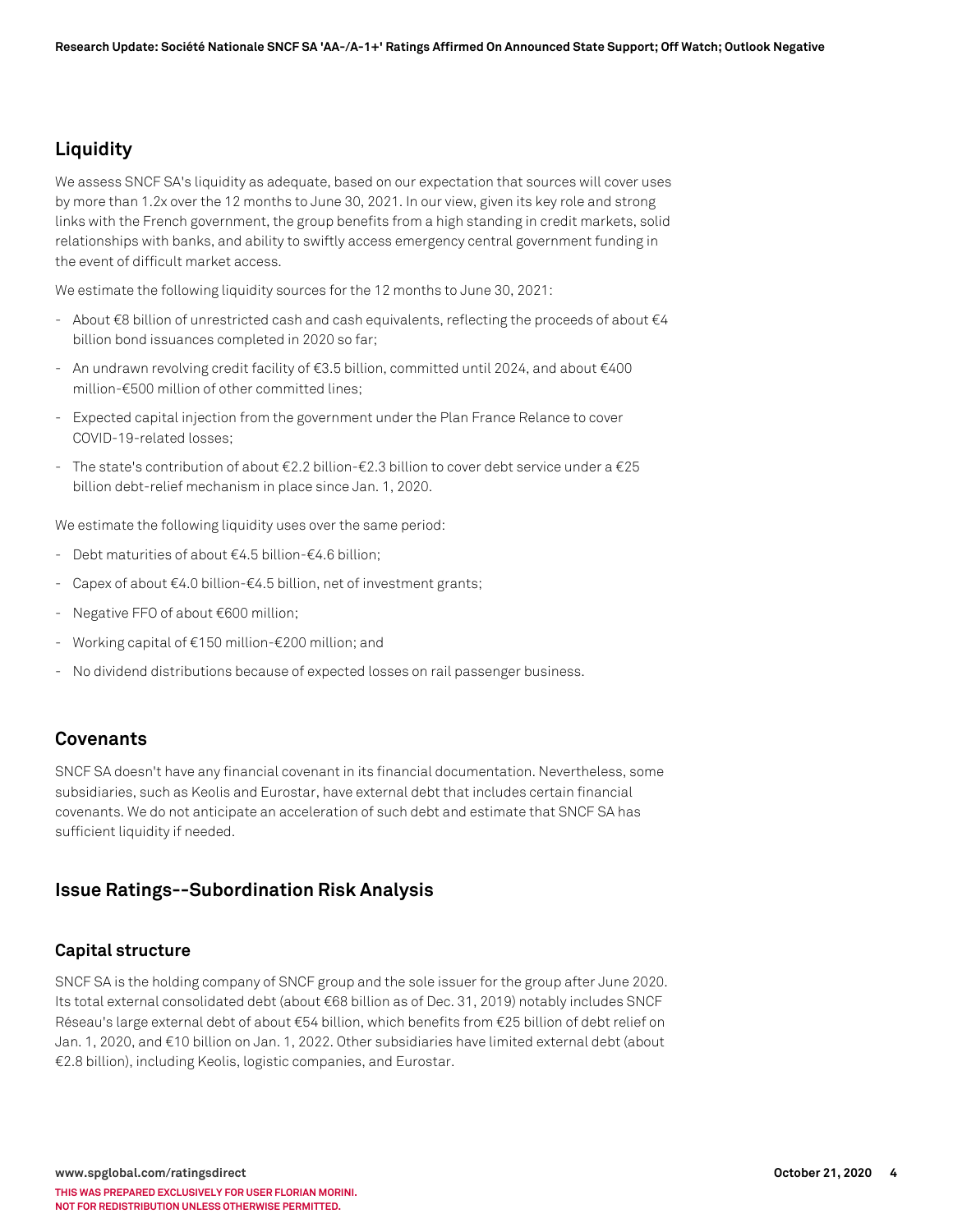#### **Analytical conclusions**

We equalize our issue rating on SNCF SA's debt with the issuer credit rating, even though we anticipate that the priority debt ratio will be higher than 50% over the next few years, notably because of SNCF Réseau's legacy debt.

We expect the amount of SNCF Réseau's external debt will progressively reduce below 50% after the €35 billion debt relief is completed and refinancing needs will remain covered by the holding company, SNCF SA.

#### **Ratings Score Snapshot**

| Issuer Credit Rating:             | AA-/Negative/A-1+                     |  |
|-----------------------------------|---------------------------------------|--|
| Business risk:                    | Strong                                |  |
| Country risk:                     | l ow                                  |  |
| Industry risk:                    | Low                                   |  |
| Competitive position:             | Strong                                |  |
| Financial risk:                   | Significant                           |  |
| Cash flow/Leverage:               | Significant                           |  |
| Anchor:                           | bbb                                   |  |
| Modifiers:                        |                                       |  |
| Diversification/Portfolio effect: | Neutral (no impact)                   |  |
| Capital structure:                | Neutral (no impact)                   |  |
| Financial policy:                 | Neutral (no impact)                   |  |
| Liquidity:                        | Adequate (no impact)                  |  |
| Management and governance:        | Satisfactory (no impact)              |  |
| Comparable rating analysis:       | Negative (-1 notch)                   |  |
| Stand-alone credit profile:       | $bbb-$                                |  |
| Related government rating:        | Unsolicited AA/Stable/A-1+            |  |
| Likelihood of government support: | Extremely high (+6 notches from SACP) |  |

#### **Related Criteria**

- General Criteria: Group Rating Methodology, July 1, 2019
- Criteria | Corporates | General: Corporate Methodology: Ratios And Adjustments, April 1, 2019
- Criteria | Corporates | General: Reflecting Subordination Risk In Corporate Issue Ratings, March 28, 2018
- General Criteria: Methodology For Linking Long-Term And Short-Term Ratings, April 7, 2017
- General Criteria: Rating Government-Related Entities: Methodology And Assumptions, March 25, 2015
- Criteria | Corporates | General: Methodology And Assumptions: Liquidity Descriptors For Global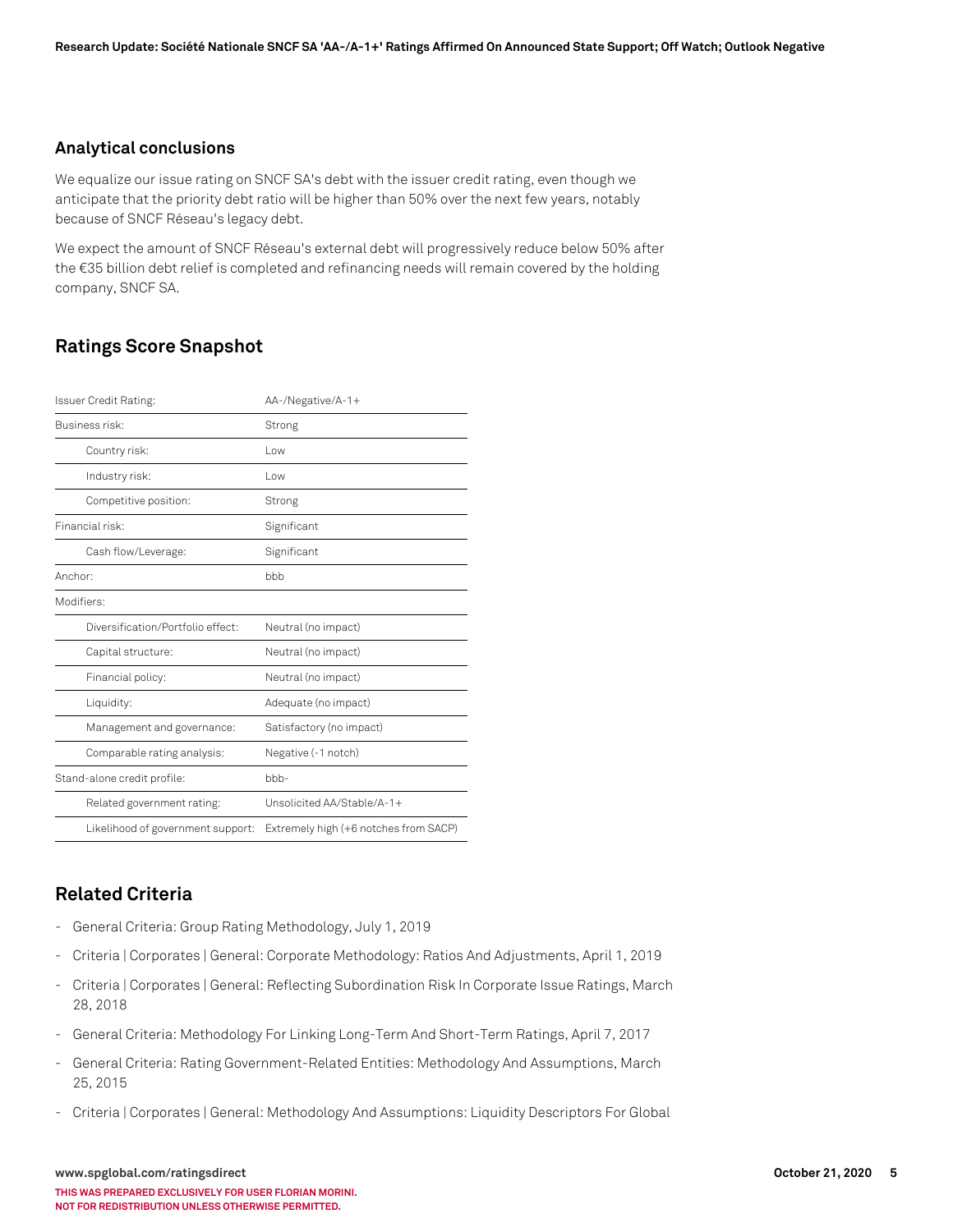Corporate Issuers, Dec. 16, 2014

- General Criteria: Methodology: Industry Risk, Nov. 19, 2013
- General Criteria: Country Risk Assessment Methodology And Assumptions, Nov. 19, 2013
- Criteria | Corporates | Industrials: Key Credit Factors For The Transportation Infrastructure Industry, Nov. 19, 2013
- Criteria | Corporates | General: Corporate Methodology, Nov. 19, 2013
- General Criteria: Methodology: Management And Governance Credit Factors For Corporate Entities, Nov. 13, 2012
- General Criteria: Principles Of Credit Ratings, Feb. 16, 2011
- General Criteria: Stand-Alone Credit Profiles: One Component Of A Rating, Oct. 1, 2010

#### **Related Research**

- European Rail Operators Are On A Slow Train To Recovery, Oct. 22, 2020

#### **Ratings List**

**Affirmed; CreditWatch/Outlook Action**

|                             | То             | <b>From</b>                          |
|-----------------------------|----------------|--------------------------------------|
| Societe nationale SNCF      |                |                                      |
| <b>Issuer Credit Rating</b> |                | AA-/Negative/A-1+ AA-/Watch Neg/A-1+ |
| Societe nationale SNCF      |                |                                      |
| Senior Unsecured            | $AA-$          | AA-/Watch Neg                        |
| Commercial Paper            | $\Delta - 1 +$ | $A-1+$ /Watch Neg                    |

Certain terms used in this report, particularly certain adjectives used to express our view on rating relevant factors, have specific meanings ascribed to them in our criteria, and should therefore be read in conjunction with such criteria. Please see Ratings Criteria at www.standardandpoors.com for further information. A description of each of S&P Global Ratings' rating categories is contained in "S&P Global Ratings Definitions" at https://www.standardandpoors.com/en\_US/web/guest/article/-/view/sourceId/504352 Complete ratings information is available to subscribers of RatingsDirect at www.capitaliq.com. All ratings affected by this rating action can be found on S&P Global Ratings' public website at www.standardandpoors.com. Use the Ratings search box located in the left column. Alternatively, call one of the following S&P Global Ratings numbers: Client Support Europe (44) 20-7176-7176; London Press Office (44) 20-7176-3605; Paris (33) 1-4420-6708; Frankfurt (49) 69-33-999-225; Stockholm (46) 8-440-5914; or Moscow 7 (495) 783-4009.